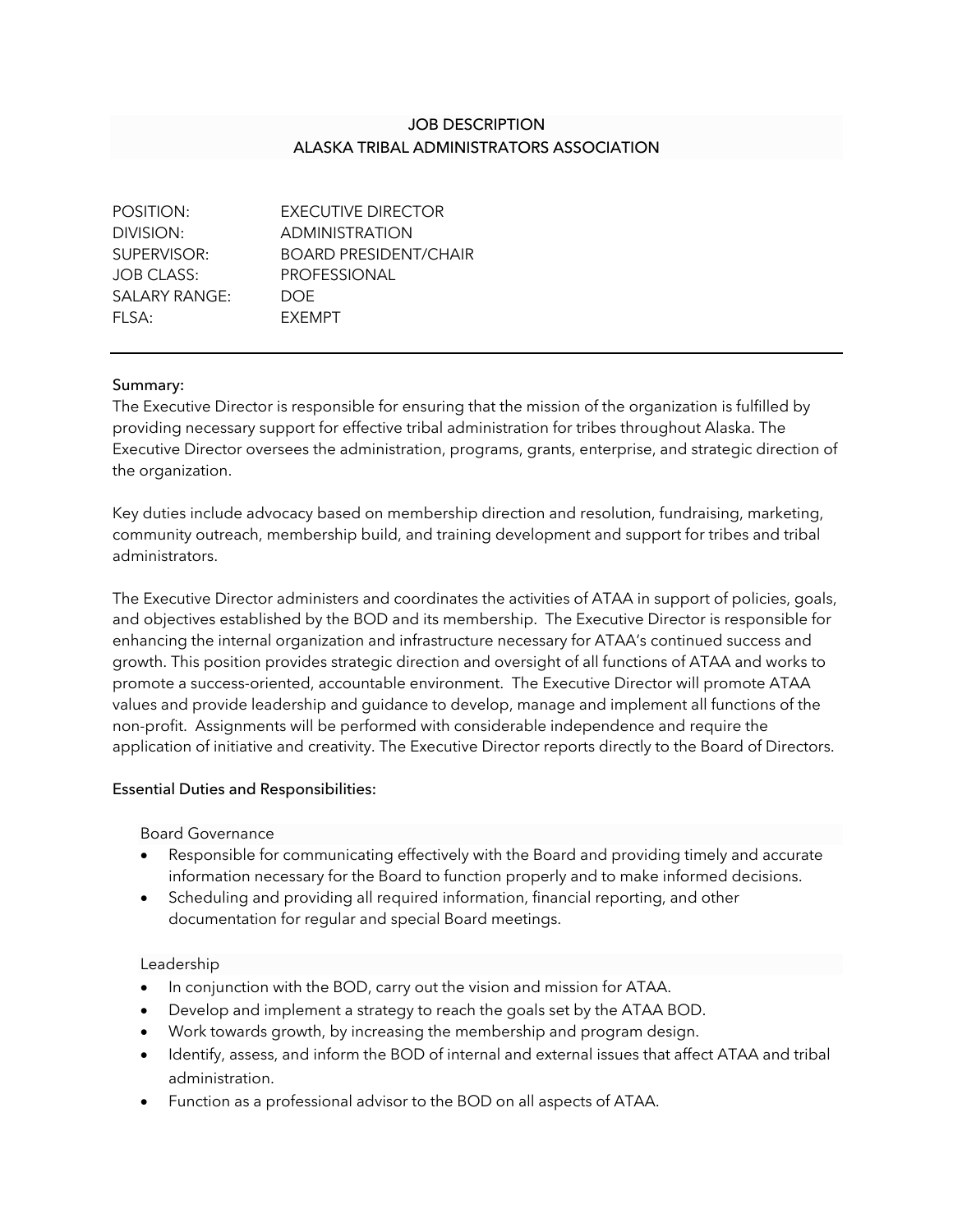• Along with the BOD President/Chair, function as a spokesperson for ATAA to enhance its profile.

Operational Planning and Management

- Develop and implement short and long-term objectives for systems, processes, and personnel designed to manage current activities and achieve organizational goals for tribes and tribal administrators.
- Ensure that the operation of ATAA meets the expectations of its BOD, membership, and funders.
- Provide measurement for effective systems and processes, internal and external.
- Draft for BOD approval, policies and procedures that clarify the components and implementation of the BOD's legal and fiduciary responsibilities. Recommends revisions to the BOD as appropriate.
- Establishes operating policies consistent with the BOD's general policies and objectives and ensures their execution.

Program Planning and Management

- Ensure that the programs and services offered by ATAA contribute to its mission and reflect the priorities of the membership.
- Monitor and regularly evaluate the day-to-day delivery of the programs and services of ATAA to maintain or improve quality, ensure compliance with state and federal regulations, and effectiveness of all processes internal and external.
- Oversee the planning, implementation, execution, and evaluation of special projects.

Financial and Grant Management

- Research funding sources, oversee the development of fundraising plans, and develop proposals to increase the annual operating budget of ATAA.
- In preparation for BOD approval, draft the annual budget and supporting justification.
- Work with the contracted accounting firm to oversee the coordination and activities of independent auditors ensuring all audit issues are resolved, compliance issues are met, and the preparation of the annual financial statements is in accordance with GAAP and federal and state requirements.
- Develop and maintain systems of internal controls to safeguard the financial assets of the organization and ensure that substantiating documents are approved and available so that purchases may pass independent and governmental audits.
- Ensure adequate cash flow to meet the organization's needs.
- Approve expenditures within the authority delegated by the BOD.
- Ensure filing of all corporate tax reports required by the Internal Revenue Service and the State of Alaska.
- Work with the contracted accounting firm to ensure preparation of regular financial reports, i.e. balance sheet reports, statements of income versus expense, budget reports for presentation to the BOD.
- Establish and maintain relations with banks and other financial institutions.
- Ensures that industry-standard business practices are followed.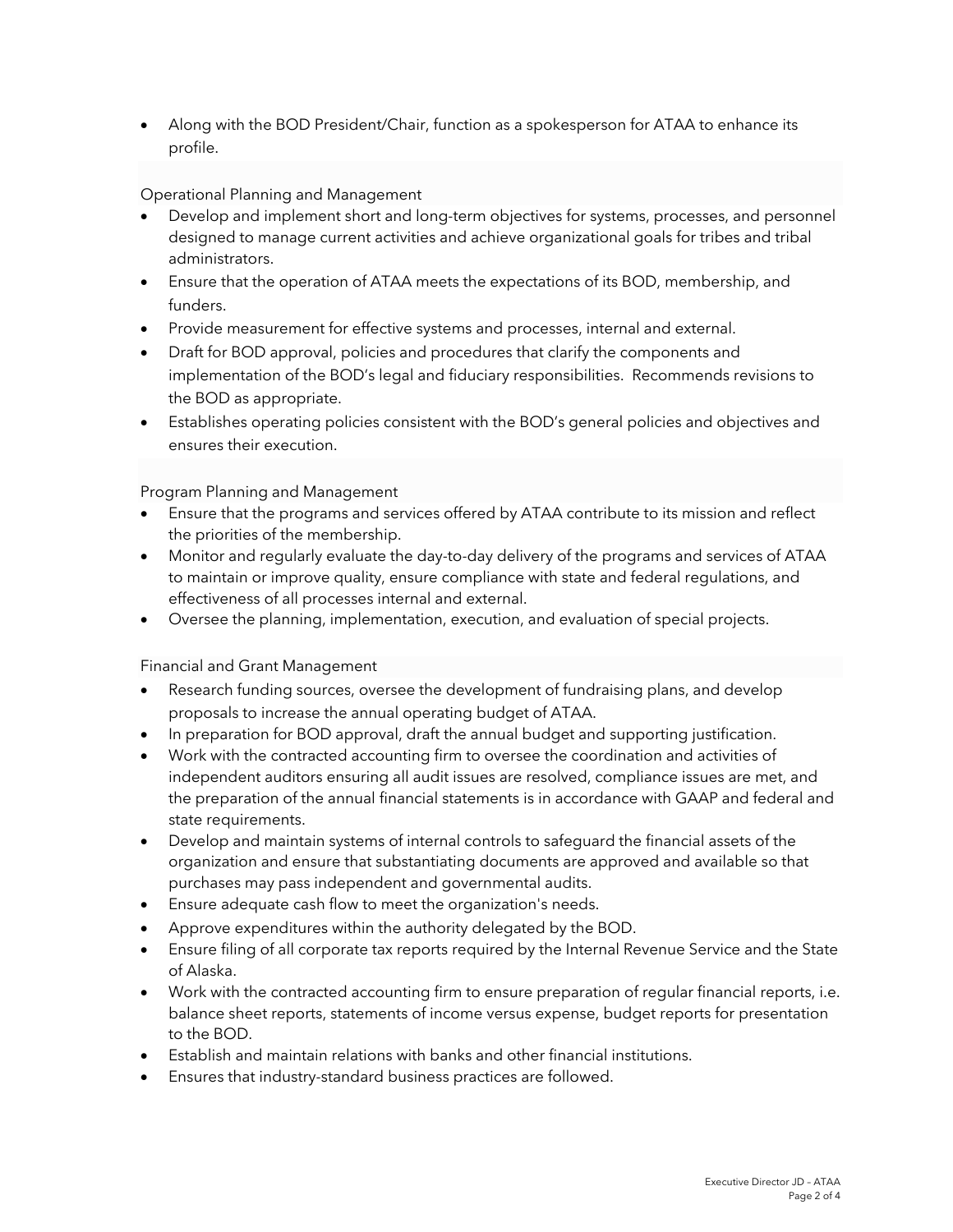Community Relations and Advocacy

- Communicate with stakeholders to keep them informed of the work of ATAA.
- Establish good working relationships and collaborative arrangements with community groups, funders, and other organizations to help achieve the goals of ATAA
- Participate as appropriate in local, statewide, or national events to advocate for and represent ATAA.

Risk Management

- Identify, evaluate, and implement measures to minimize risks to ATAA's stakeholders, property, finances, goodwill, and image.
- Oversee business insurance plans and perform analysis to ensure compliance with all insurance requirements for protection against property losses and potential liabilities per the various funding sources and business laws.
- Assess options and actions based on trends and conditions in the environment and the vision and values of ATAA.

## Qualifications

Education

• Graduate degree in business administration or related field and at ten years of progressively responsible experience related to the work of the position. A combination of work experience and education that would conclusively demonstrate the ability to do the work may be substituted.

**Experience** 

- Minimum of ten years of management-level work experience in a tribal or public setting and seven years of supervisory experience.
- Evidence of significant successful program management. Demonstrated experience in nonprofit business administration planning, development, implementation, and execution.
- Familiarity with tribal governments and the needs and resources of small rural villages.

Knowledge, Skills, and Abilities

- Understanding of ethical behavior and business practices, and ensure that own behavior is consistent with these standards and aligns with the values of ATAA.
- Knowledge of leadership and management principles as they relate to non-profit and volunteer organizations.
- Work cooperatively and effectively with others to set goals, resolve issues, and make decisions that enhance organizational effectiveness.
- Excellent ability to express ideas and recommendations clearly and concisely in writing and orally.
- Effective and creative management skills, including proven ability to lead and motivate people.
- Ability to perceive and analyze problems; plan and develop alternatives and implement solutions.
- Ability to work independently with minimal supervision and coordinate the resources available for an effective organization.